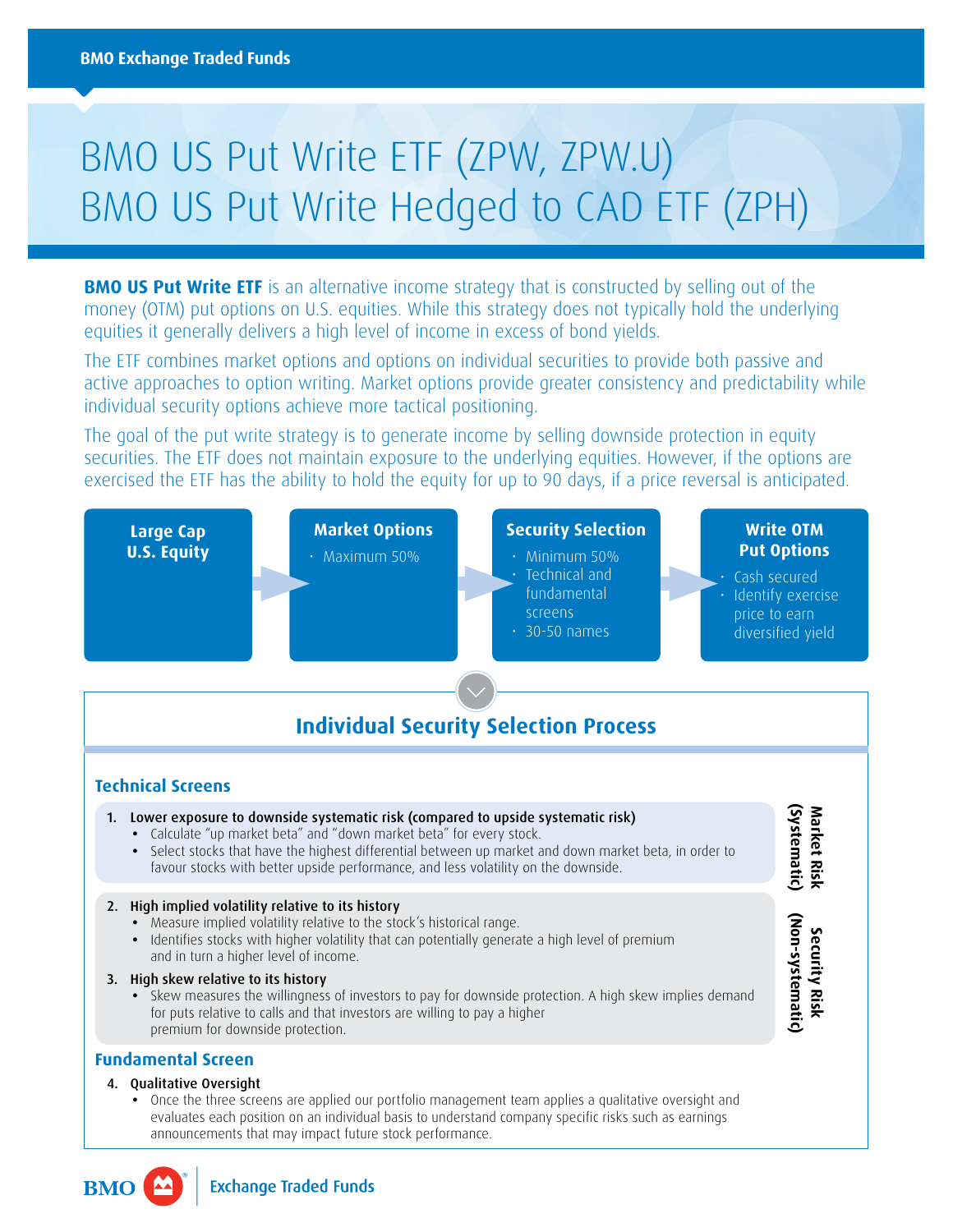#### **Construction**

Stocks on the short list are analyzed using fundamental factors and technical indicators to assess specific downside risk. The stocks are then analyzed in the context of the options market to determine the most optimal moneyness and tenor of each position. Using names selected from the short list, approximately 60% of the portfolio is constructed with options written on 30-50 securities. The remainder of the portfolio will be options written on the market itself (large cap U.S. equities). The securities portion of the portfolio will also have a sector cap of 20% to ensure that the ETF is not overly concentrated in one sector.

# **Tenor and Moneyness of Positions**

Our portfolio will generally write puts 1 to 6 months to expiry and we will aim to diversify option maturities. The shorter the tenor, the greater the effect of time decay. However, this also leaves less time for a stock to recover, should it experience a significant downside move. Moneyness of the option in part will be determined by the tenor selected. Generally, the target range for option moneyness will be 10 to 20%.

# **Rolling Positions**

We will generally hold options until maturity. When a security moves higher, we may look to roll the option position into a future option that can provide a higher risk adjusted yield over the remaining time to maturity. If exercised, the fund has the ability to hold the security for up to 90 days if a price reversal is anticipated.

## **Frequency of Screening**

The screen will be run, and a short list of potential options will be created on a monthly basis, in advance of options expiry. The portfolio manager will also have daily oversight on each option. Candidates will remain on the short list for the month until the screen is run again. Should cash flows require new put positions to be implemented intra month, the same list of candidates will be used to select from. New lines on existing or new securities altogether may be selected.

### **Return Environment**

The advanced screens and portfolio constraints ensure the portfolio is constructed to perform well in flat or moderately advancing equity markets. In high return scenarios, this strategy will underperform as it does not have equity exposure. In significant market downturns this strategy will decline as the puts move into the money.

Our put write strategy provides exposure to short dated options that are appealing to investors looking to generate income with low correlation to other asset classes.



For illustrative purposes only.